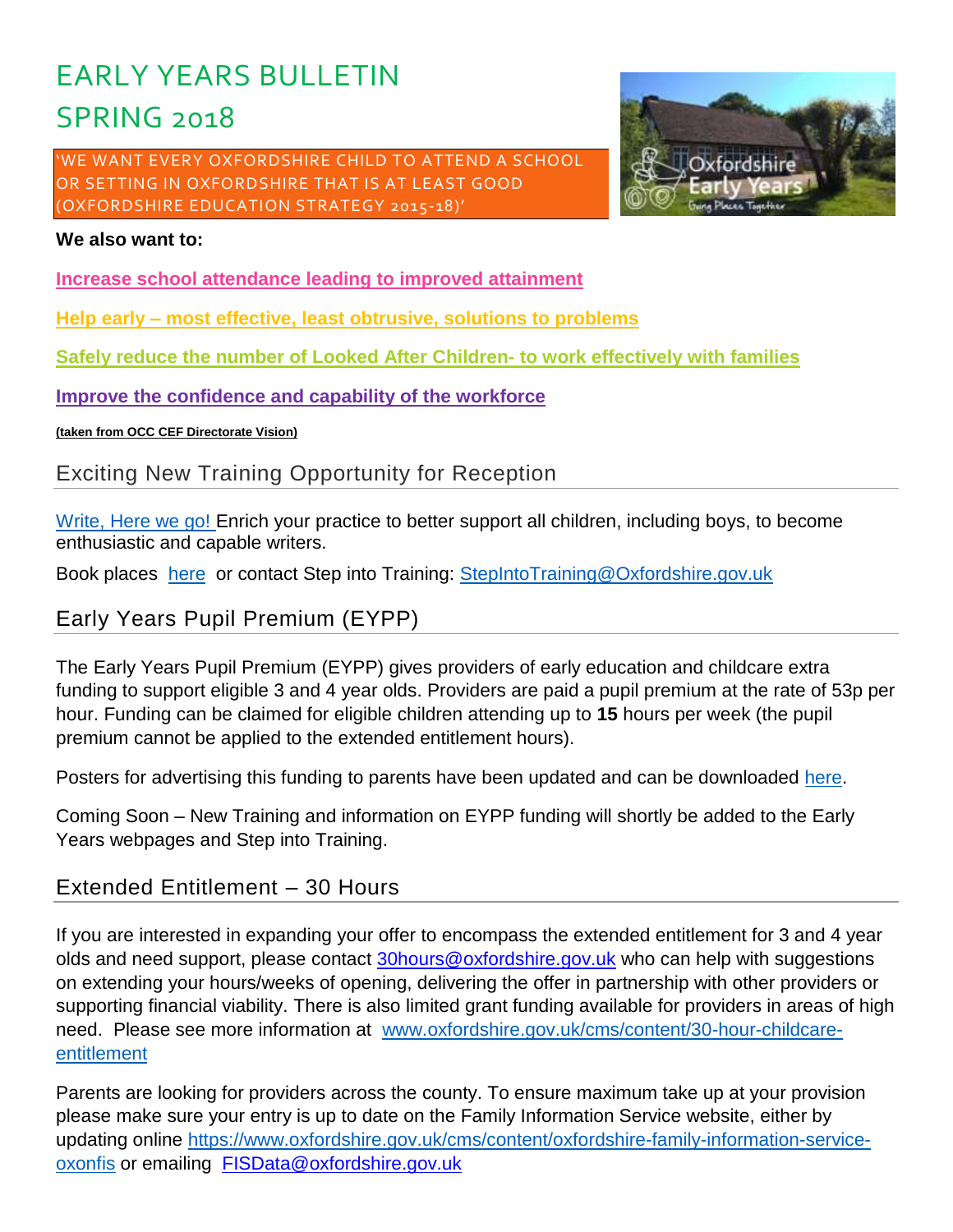The Government has recently published a Social Mobility Plan.

[Unlocking Talent, Fulfilling potential: Improving Social Mobility Through Education](https://www.gov.uk/government/publications/improving-social-mobility-through-education) is The Government's national plan to support children and young people to reach their full potential.

The first two ambitions of this plan are particularly pertinent to us in the Early Years Sector **Ambition 1 – Close the 'word gap' in the early years**. **Ambition 2 – Close the attainment gap in school while continuing to raise standards for all**.

In Oxfordshire the proportion of children making a Good Level of Development (GLD) at the end Reception is 73%. This is above national and statistical neighbour averages and continues a 6 year improvement trend of which the Oxfordshire Early Years Sector should be proud of.

- Oxfordshire has recorded improved results in Literacy with 75% of children achieving at least the expected level. This is 2%pts above the national result.
- 80% of children achieved at least the expected level in Reading and 75% achieved at least the expected level in Writing; an increase of 2%pts in each area.
- Reading in Oxfordshire is 3%pts above national and writing is 2% above the national.

However, there is always more to do

- Gender Gap 68% of boys achieved the ELG in writing compared to 82% for girls.
- The proportion of FSM children in Oxfordshire achieving a good level of development has increased by 2%pts, but remains below the national average.
- No children with an EHCP achieved a good level of development in 2017.

Look out for training, briefings and resources on the Toolkit to support you in developing practice in these areas.

# Early Years Foundation Stage Profile (EYFSP) 2018 and Moderation Information

Statutory documents relating to completion of the EYFSP are now available.

These include the [EYFSP Handbook 2018](https://www.gov.uk/government/publications/early-years-foundation-stage-profile-2018-handbook) and [Assessment and Reporting Arrangements \(ARA\)](https://www.gov.uk/government/publications/2018-early-years-foundation-stage-assessment-and-reporting-arrangements-ara)  [2018.](https://www.gov.uk/government/publications/2018-early-years-foundation-stage-assessment-and-reporting-arrangements-ara)

The Early Years Team has also produced a Moderation Plan and Transition document which can be downloaded from the Early Education Toolkit [here](https://www.oxfordshire.gov.uk/cms/content/early-education-toolkit).

# New Ofsted Publications

Ofsted have recently published their [annual report](https://www.gov.uk/government/publications/ofsted-annual-report-201617-education-childrens-services-and-skills) and [Bold Beginnings](https://www.gov.uk/government/publications/reception-curriculum-in-good-and-outstanding-primary-schools-bold-beginnings) report .

Read Early Educations open dialogue with Ofsted on the Bold Beginnings report [here.](https://www.early-education.org.uk/news/dialogue-ofsted-bold-beginnings-report)

**Updated -** [School inspection handbook](https://www.gov.uk/government/publications/school-inspection-handbook-from-september-2015) provides guidance for inspecting schools under the common inspection framework, with a mythbuster document on common misconceptions. The handbook on [short inspections and unannounced behavior inspections](https://www.gov.uk/government/publications/handbook-for-short-monitoring-and-unannounced-behaviour-school-inspections) for schools has also been updated.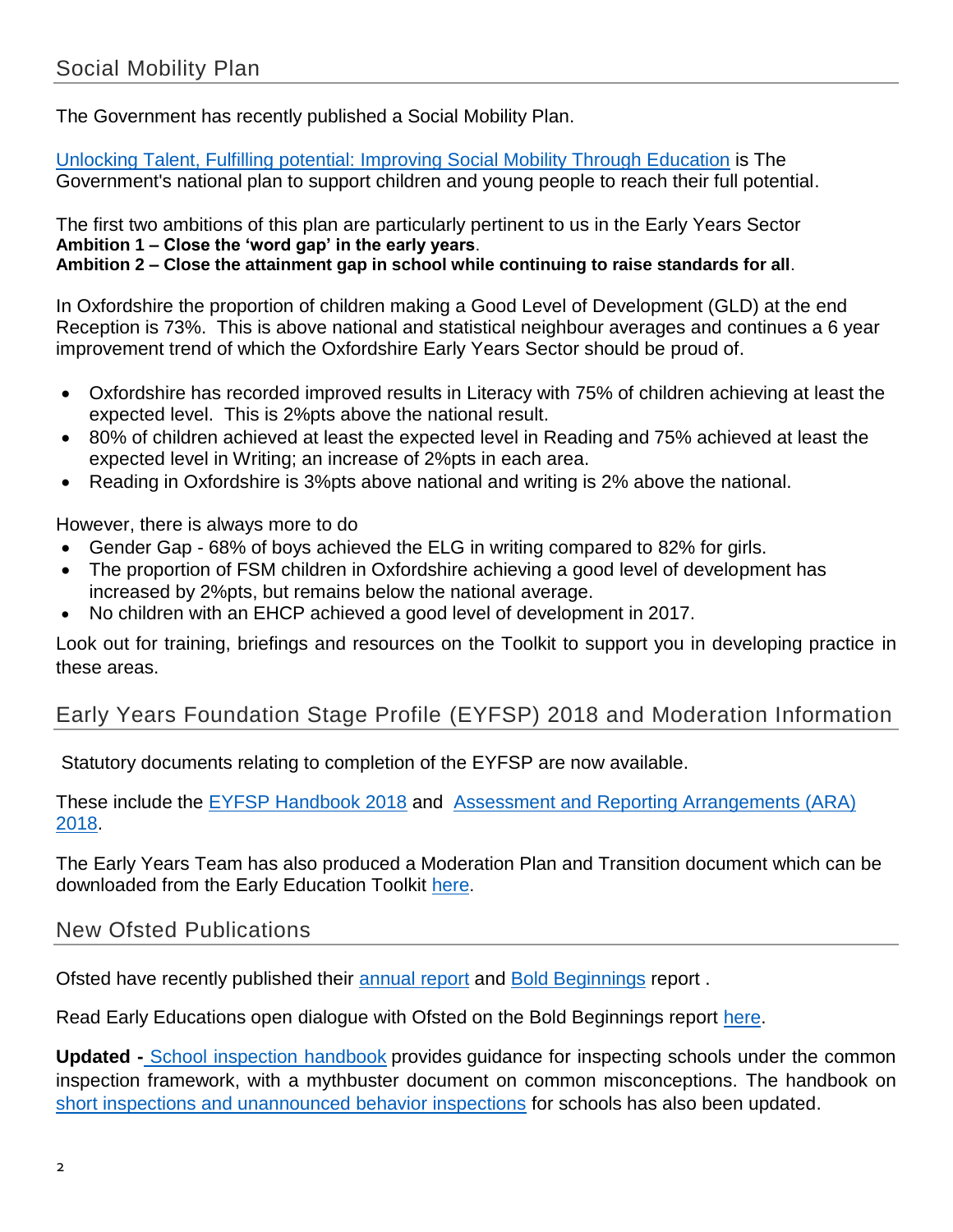The Hundred Review of Reception Practice carried out by Early Excellence can be found [here.](http://earlyexcellence.com/hundredreview/)

# School Readiness

Lots of new information on [School Readiness](https://www.oxfordshire.gov.uk/cms/content/early-education-toolkit#school-readiness) has been added to the OCC Early Education Toolkit with more coming soon.

**Literacy** 1 in 8 of the nation's most disadvantaged children say they don't have a book of their own at home, according to new research from the National Literacy Trust.

<https://literacytrust.org.uk/news/1-8-disadvantaged-children-uk-dont-own-single-book/>

The [Book Trust has advice for families](https://www.booktrust.org.uk/supporting-you/families/) on encouraging a love of reading including the Bath, Book, [Bed campaign](https://www.booktrust.org.uk/supporting-you/families/bath-book-bed/#!?sortOption=MostRecent&pageNo=1) to help everyone settle into a regular bedtime routine.

The Oxfordshire Library has now opened at the Westgate Centre. The new children's library is bigger and brighter than the old one, with more space for activities, special events and school visits.

Larkrise Primary in Oxford has some great ideas to encourage book sharing and reading at home. Families contribute books for others to share.







What do you do to encourage a love of reading? Please send photos (without children in them) to [Early.Years@Oxfordshire.gov.uk](mailto:Early.Years@Oxfordshire.gov.uk) with permission to share on our early years Facebook page.

# Early Education Meetings

Come and hear Dr. Kathy Ring talk about **Expressive Arts and Design: developing a studio space so that children can think and make** at the next Early Education Inspiration Forum Meeting Inspiration Meeting will be of interest to all Managers, Head teachers, and Early Years Practitioners working with the Early Years Foundation Stage and Year 1.

Kathy is currently involved in action research projects focusing upon key 'intelligent' materials (Malaguzzi) and the development of a studio space within EY settings to help practitioners gain confidence in making provision and developing routines that:

- allow children to explore, investigate and interact with key materials on an everyday basis;
- prioritise the child's ideas, meanings and storying;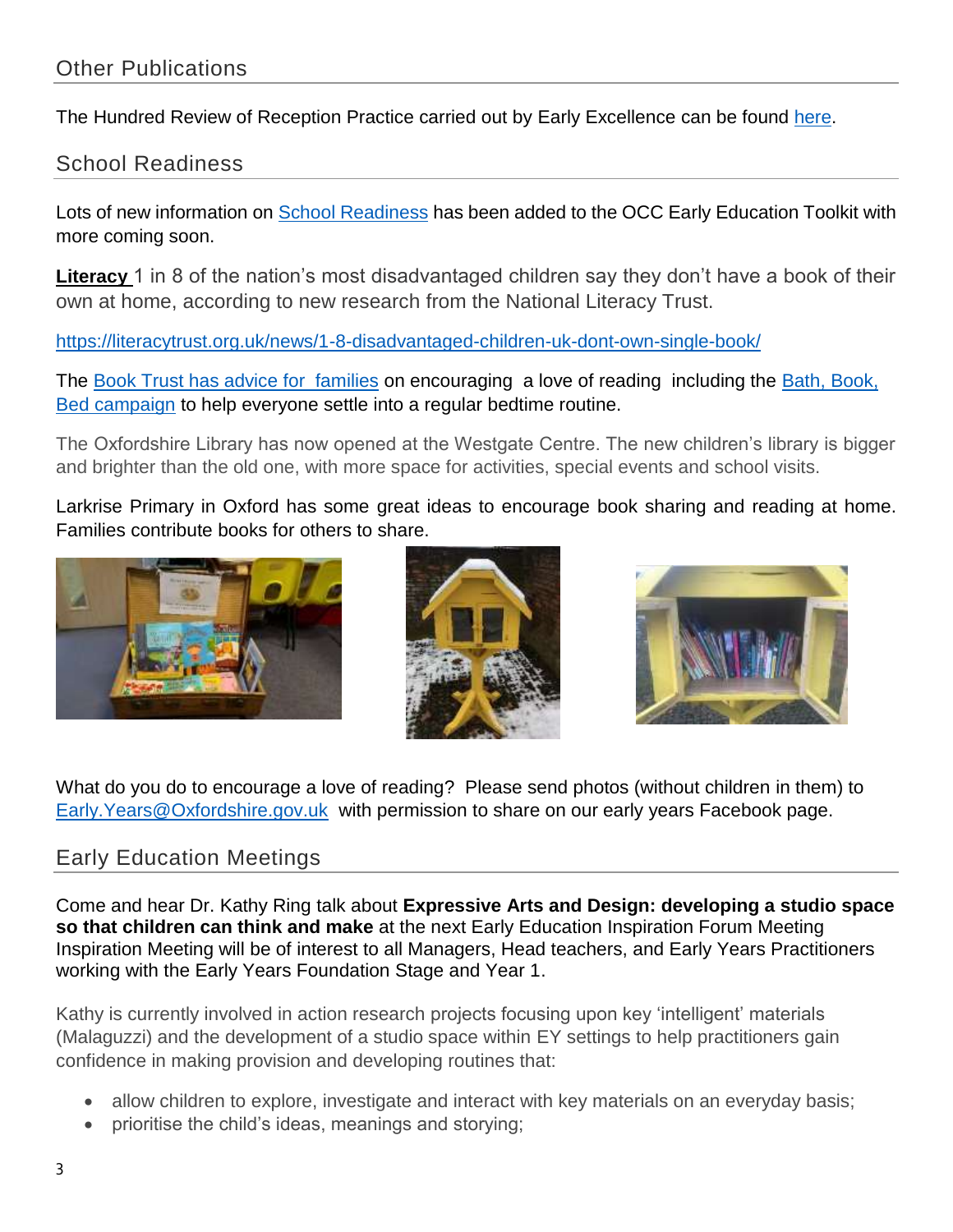• promote deep thinking and high levels of well being

#### When - Thursday **1st March 2018**

Where - **Slade Nursery School and Children's Centre, Titup Hall Drive, Oxford, OX3 8QQ**  Time - **Networking and light refreshments** - 6.00 – 6.30pm; **Talk** - 6.30 – 8.00pm

Cost - £10 Members, £12 for full-time students; £15 non-members

N.B. For membership information please visit the Early Education website:

#### **<http://www.early-education.org.uk/membership>**

To book a place contact**: [sue\\_hale@btinternet.com](mailto:sue_hale@btinternet.com)** with the Subject line Re: Early Education meeting on Thursday 1st March 2018.

### Safeguarding Information

#### **Safeguarding Self Assessments**

By signing the EEF (formerly NEF) agreement settings agree to complete the Early Years Safeguarding Self-Assessment (formerly Audit). This helps you to ensure that you are up to date with current legislation, identify safeguarding training needs and provides good evidence for Ofsted to show that you are meeting the safeguarding and welfare requirements of the [Early Years Foundation Stage](https://www.gov.uk/government/publications/early-years-foundation-stage-framework--2)  [\(EYFS\) April 2017.](https://www.gov.uk/government/publications/early-years-foundation-stage-framework--2)

It is good practice to review the audit every 6 months. You may be asked to return the audit to the Early Years team as part of ongoing monitoring.

Schools and Nursery schools complete the Schools Safeguarding audit.

#### **Online safety**

Safer Internet Day 2018 will be celebrated globally on **Tuesday 6th February 2018** with the slogan "Create, Connect and Share Respect: A better internet starts with you". You can find education packs to support [here:](https://www.saferinternet.org.uk/safer-internet-day/2018/sid2018-education-packs/education-pack-3-7s)

[Childnet](http://www.childnet.com/resources/supporting-young-people-online) has information and advice for parents and carers on supporting young people online. This includes [information in a range of different languages.](http://www.childnet.com/resources/supporting-young-people-online)

#### **Early Help Assessment Training**

The Early Help Assessment, Team Around the Family processes and Threshold of Need are vital components of ensuring that children and families get the right support at the right time. This important training will help Early Years providers to identify emerging concerns for children and families, understand how to implement an assessment of these concerns and to co-ordinate support for the whole family. This training, held at various locations around the county cost is free. Please book through Step into Training.

#### **OSCB Learning Event**

**'Working with Dads and Male Caregivers'** is a free half day learning event for Oxfordshire's children's workforce, including Schools and Early Years Settings. This practical event will look at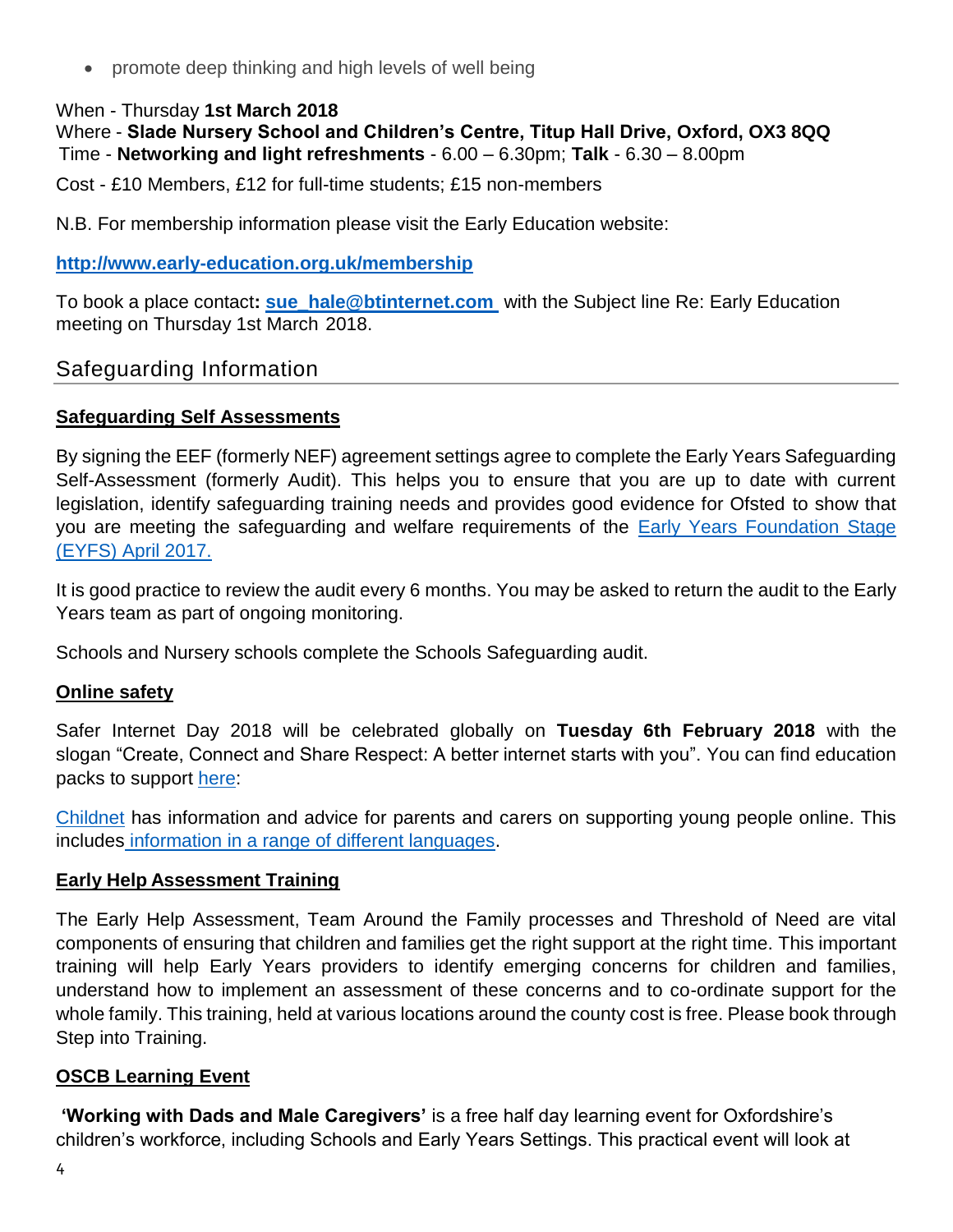examples of good practice in involving fathers and male caregivers and will cover the local and national context, resources and examples of good practice in education. You will also hear from a panel of young dads on their experiences of working with practitioners.

If you would like to book onto the learning event you will need to book a place via the OSCB online training system:<http://training.oscb.org.uk/>

**Friday 9th February 2018** at Unipart House, Garsington Road, Cowley, Oxford, OX4 2PG **Registration from 09.00 – Close at 12.30**

### **LADO team contact information and Leaflet**

You can find a useful leaflet about the role of the Designated Officer [here.](http://schools.oxfordshire.gov.uk/cms/sites/schools/files/folders/folders/documents/safeguarding/designatedofficerleaflet.pdf)

# **From around the web**

This video on [Developmental Trauma](https://www.youtube.com/watch?v=FOCTxcaNHeg) told to us through the voices of children teaches us that by putting together the seven-piece jigsaw puzzle of 'Developmental Trauma', we can understand how a child's adverse childhood experiences have shaped their emotional world and outward behaviour.

# **Celebrating Difference and Challenging Gender Stereotypes in the Early Years Foundation Stage**

While significant progress has been made in recent years, anti-LGBT bullying remains widespread in Britain's primary and secondary schools. To truly address this problem, we need to tackle it at its root and support young people to develop inclusive attitudes from an early age. A vital way to do this is to celebrate difference, including LGBT people, and proactively challenge gender stereotypes in the Early Years Foundation Stage.

[Getting Started](http://www.stonewall.org.uk/sites/default/files/getting_started_early_years.pdf) produced by Stonewall provides a clear roadmap for early years providers to create an inclusive environment where every child can thrive. It outlines how providers can meet and exceed their Ofsted and legal requirements in this area, and features ideas, tips and case studies for inspiration.

# Business Matters

# **Getting Ready for GDPR (Data Protection changes)**

Data Protection Law is changing on 25 May 2018 and organisations need to be ready for the General Data Protection Regulation (GDPR). [The ICO](https://ico.org.uk/) has produced a package of tools and resources to help you get ready.

# **Submitting your returns to the Charities Commission.**

If you are an organisation that is a registered charity, you must submit your annual returns to the Charities Commission by 31 January 2018. Follow this link for further information **[Annual return](http://links.govdelivery.com/track?type=click&enid=ZWFzPTEmbXNpZD0mYXVpZD0mbWFpbGluZ2lkPTIwMTgwMTAzLjgzMTIzNzQxJm1lc3NhZ2VpZD1NREItUFJELUJVTC0yMDE4MDEwMy44MzEyMzc0MSZkYXRhYmFzZWlkPTEwMDEmc2VyaWFsPTE3MTgxOTA0JmVtYWlsaWQ9cGF1bGEubG9jaHJpZUBveGZvcmRzaGlyZS5nb3YudWsmdXNlcmlkPXBhdWxhLmxvY2hyaWVAb3hmb3Jkc2hpcmUuZ292LnVrJnRhcmdldGlkPSZmbD0mbXZpZD0mZXh0cmE9JiYm&&&101&&&https://www.gov.uk/government/news/annual-return-deadline-imminent)  [deadline imminent](http://links.govdelivery.com/track?type=click&enid=ZWFzPTEmbXNpZD0mYXVpZD0mbWFpbGluZ2lkPTIwMTgwMTAzLjgzMTIzNzQxJm1lc3NhZ2VpZD1NREItUFJELUJVTC0yMDE4MDEwMy44MzEyMzc0MSZkYXRhYmFzZWlkPTEwMDEmc2VyaWFsPTE3MTgxOTA0JmVtYWlsaWQ9cGF1bGEubG9jaHJpZUBveGZvcmRzaGlyZS5nb3YudWsmdXNlcmlkPXBhdWxhLmxvY2hyaWVAb3hmb3Jkc2hpcmUuZ292LnVrJnRhcmdldGlkPSZmbD0mbXZpZD0mZXh0cmE9JiYm&&&101&&&https://www.gov.uk/government/news/annual-return-deadline-imminent)**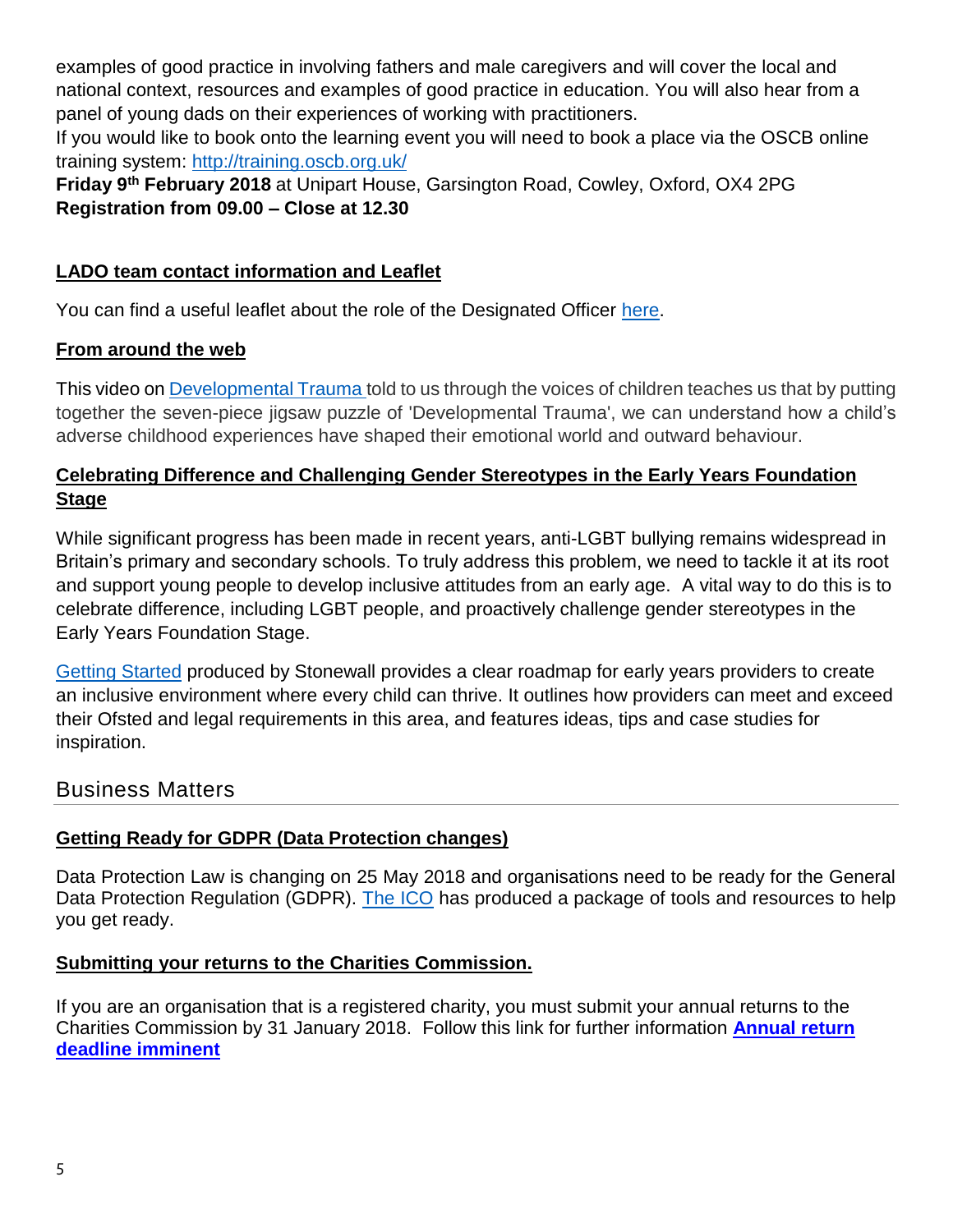# **Important Training information from 'Step into Training'**

Please note all bookings made on [Oxfordshirecpdonline](https://oxfordshirecpdonline.com/cpd/portal.asp) (Step into Training) must be made in the name of the person attending the training using the attendees own account details. This ensures they receive a record and certificate in their name.

If you are the person that usually makes the training bookings for your school/setting your account can be amended to allow you to do this on their behalf. You will receive an email to authorise any bookings made from your school/setting.

Please email [stepintotraining@oxfordshire.gov.uk](mailto:stepintotraining@oxfordshire.gov.uk) if you would like your account amended.

# Spring Term Training

### **Hurry…. last few places available…**

[British Values](https://oxfordshirecpdonline.com/courses/bookings/c_detail.asp?cid=11028&iscancelled=0&curpage=&keyword=&ds=1&unconfirmed=&cs=&subid=&ccid=&cscid=&search_theme=&keystage=&sdate=&searchcode=&asearch=&tutid=&estid=&sday=&smonth=&syear=&targetid=&cal=1&calday=19&calmonth=1&calyear=2018&caldate=&submonth=&subyear=&list=&palist=&frompage=&a=&b=&c=&d=&s_leaid=&searchpostcode=)

[Rethinking Learning Environments in the Early Years](https://oxfordshirecpdonline.com/courses/bookings/c_detail.asp?cid=11050&iscancelled=0&curpage=&keyword=&ds=1&unconfirmed=&cs=&subid=&ccid=&cscid=&search_theme=&keystage=&sdate=&searchcode=&asearch=&tutid=&estid=&sday=&smonth=&syear=&targetid=&cal=1&calday=31&calmonth=1&calyear=2018&caldate=&submonth=&subyear=&list=&palist=&frompage=&a=&b=&c=&d=&s_leaid=&searchpostcode=) By Early **Excellence** 



Going the extra mile - [Good to Outstanding in the Early Years](https://oxfordshirecpdonline.com/courses/bookings/c_detail.asp?cid=11044&iscancelled=0&curpage=&keyword=&ds=1&unconfirmed=&cs=&subid=&ccid=&cscid=&search_theme=&keystage=&sdate=&searchcode=&asearch=&tutid=&estid=&sday=&smonth=&syear=&targetid=&cal=1&calday=1&calmonth=2&calyear=2018&caldate=&submonth=&subyear=&list=&palist=&frompage=&a=&b=&c=&d=&s_leaid=&searchpostcode=) (Run by Early Excellence)

[Early Years Tracking Tool \(EYTT\) Training](https://oxfordshirecpdonline.com/courses/bookings/c_detail.asp?cid=11031&iscancelled=0&curpage=&keyword=&ds=1&unconfirmed=&cs=&subid=&ccid=&cscid=&search_theme=&keystage=&sdate=&searchcode=&asearch=&tutid=&estid=&sday=&smonth=&syear=&targetid=&cal=1&calday=6&calmonth=2&calyear=2018&caldate=&submonth=&subyear=&list=&palist=&frompage=&a=&b=&c=&d=&s_leaid=&searchpostcode=)

There are a wide range of courses available throughout the spring term including, observation, assessment and planning, understanding behavior, key person, equality and diversity, and enabling environments for EAL children. In March, we have three courses suitable for anyone who has responsibility for the team: manager, deputy and room leader level. All courses can be booked via [Oxfordshire CPD Online.](https://oxfordshirecpdonline.com/cpd/default.asp)

Our next **childminder** training day will be held on Saturday 17 March at Exeter Hall, Kidlington. Bookings will open shortly so save the date!

Don't Forget, the Early Years Team can also bring a range of training to your setting through our 'Buy In' service. Take a look [here](http://www.oxfordshireearlyyears.co.uk/page_4117230.html) at what is on offer.

# Early Years Briefings

We hope that you have found this Early Years Bulletin useful and informative. The early years Team will be running a series of briefings in February where you can find out more about Early Years issues and news. You can book through Step into training

Feedback from the Autumn Briefings included:

'Fantastic as always – incredibly useful' 'it was great to have the opportunity to hear about new data and research'

We look forward to seeing you there.